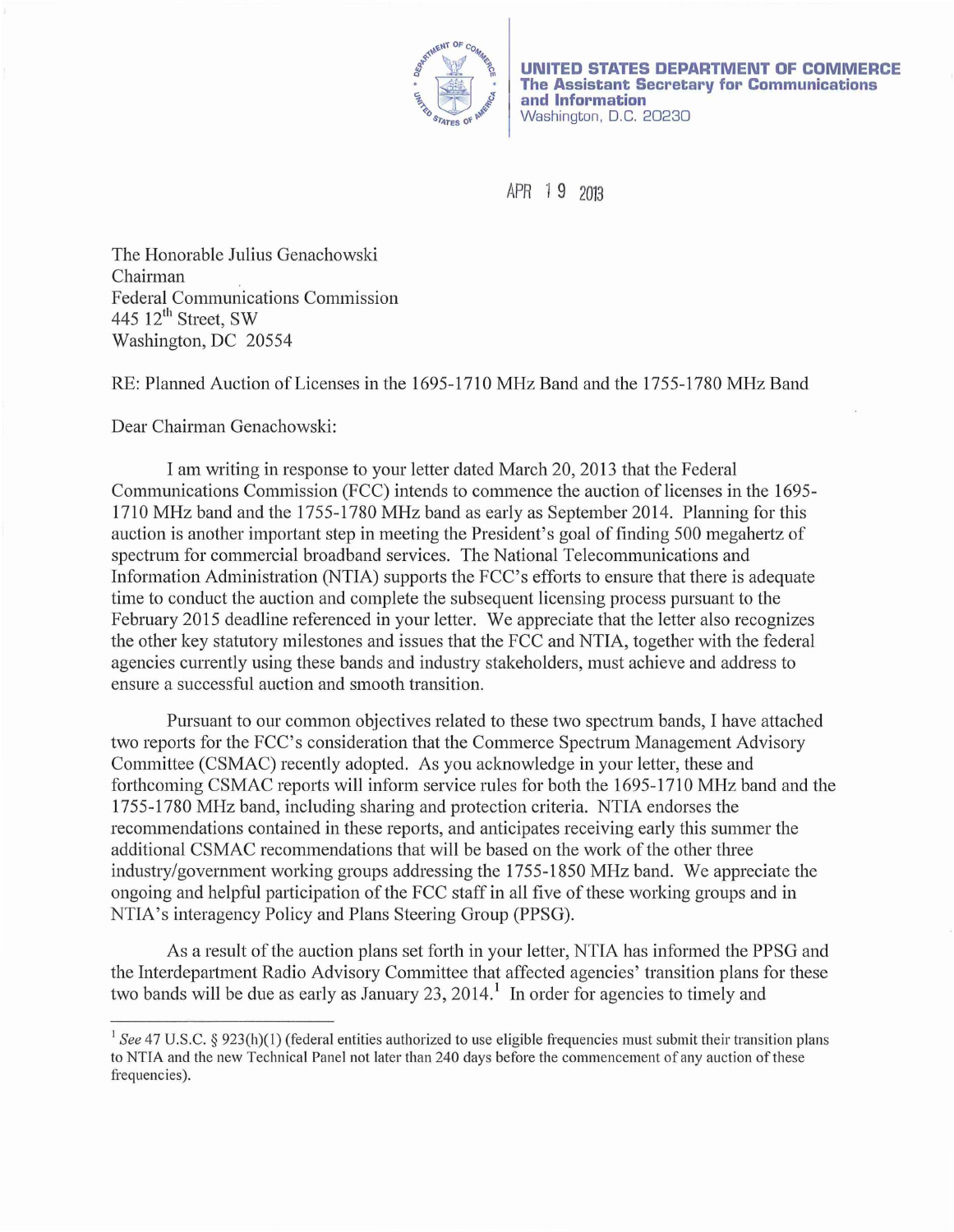The Honorable Julius Genachowski Page 2

adequately prepare sufficient plans, especially those for the 1755-1780 MHz band, the FCC and NTIA must address several important questions as soon as possible. These include, but are not limited to: (i) opportunities for developing a sharing framework based on well-understood technical parameters for new commercial wireless systems and new coordination processes and tools; (ii) challenges involving the identification and prioritization of geographic service areas; (iii) reallocation scenarios that consider the entire 1755-1850 MHz band; and (iv) the potential identification of alternative frequency assignments to which federal entities' operations could be relocated, if necessary.

First, the FCC rulemaking process should set forth the conditions under which sharing anangements would be implemented by non-federal users while protecting federal operations. The enclosed report developed in CSMAC Working Group 1 includes recommendations to maximize the use of the 1695-1710 MHz band for commercial services while protecting federal meteorological earth stations from harmful interference.<sup>2</sup> The report refines the parameters for Long-Term Evolution (LTE) systems to reflect real-world deployment scenarios and will also inform the FCC's rulemaking and contribute to the other CSMAC working groups. Additionally, the report proposes a framework to allow LTE operations inside the protection zones after successful coordination and calls for NTIA and the FCC, in collaboration with the affected federal agencies, to establish the details of the coordination processes and tools. These recommendations will provide a foundation for agencies to start developing their transition plans and we urge the FCC to use these recommendations in drafting proposed rules to implement shared use of the 1695-1710 MHz band. As noted above, the CSMAC continues to work on exploring options for shared use of the 1755-1850 MHz band as well, and we will review and transmit its additional recommendations, as appropriate, for the FCC's consideration in developing rules in that band.

Second, in the enclosed report on law enforcement surveillance, explosive ordnance disposal, and other short distance links in the 1755-1850 MHz band, the CSMAC presents a geographic prioritization for transition of federal systems as recommended by industry participants on the working group.<sup>3</sup> The report notes that, while industry would prefer federal relocation based on the ranking of economic areas (EAs) on the suggested list, the agencies will need to establish their timelines for clearing based on their operational requirements. In some cases, operational needs may require clearing larger geographic areas. Accordingly, the prioritized list of EAs will serve as an input for consideration as the agencies develop their transition plans. We recommend that the FCC seek comment on the proposed prioritization list to obtain broad industry views. Furthermore, due to the agencies' challenges in planning and implementing the transition of these systems without impacting operational requirements, the FCC should ensure that prospective bidders understand that agencies may not be able to vary

<sup>&</sup>lt;sup>2</sup> CSMAC, "1695-1710 MHz Meteorological-Satellite," Final Report of Working Group 1 (Feb. 22, 2013), *available at* http://www.ntia.doc.gov/files/ntia/publications/wg-1 report v2.pdf.

<sup>&</sup>lt;sup>3</sup> CSMAC, "1755-1850 MHz Law Enforcement Surveillance, Explosive Ordnance Disposal, and other short distance links," Final Report of Working Group 2 (Jan. 2013), *available at*  http://www.ntia.doc.gov/files/ntia/publications/csmac wg-2 final report jan-4-2012.pdf.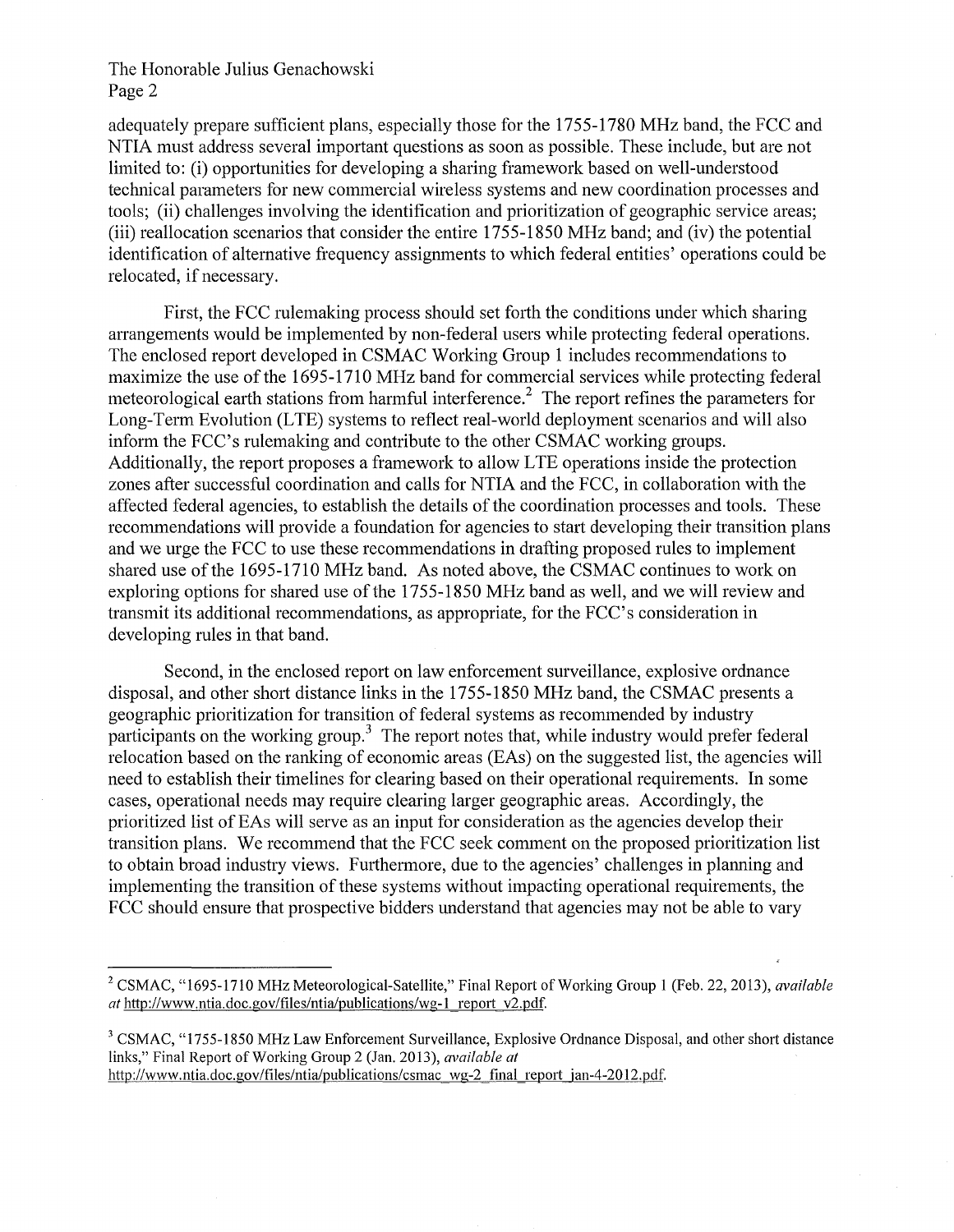## The Honorable Julius Genachowski Page 3

significantly from the timelines in their published transition plans, unless the Office of Management and Budget (OMB) approves accelerated implementation payments.<sup>4</sup>

Third, while we recognize that pairing and auctioning the 25 megahertz of spectrum in the 2155-2180 MHz band with the same amount in the 1755-1780 MHz band will be a primary option for the FCC and the commercial mobile wireless industry, we appreciate your recognition of the potential need to address rules to accommodate the phased reallocation of the entire 95 megahertz of the 1755-1850 MHz band.<sup>5</sup> Most federal functions in the band require and operate throughout the entire 1755-1850 MHz band to meet their missions. Given the focus on the lower 25 megahertz, whether as part of a relocation or a sharing arrangement, the FCC will need to consider the potential for a phased transition to facilitate commercial access to the 1755-1780 MHz band in a shorter timeframe while preserving longer-term repurposing and transition opportunities for the entire 1755-1850 MHz band. If an FCC auction of the 1755-1780 MHz band results in the relocation of or sharing with federal systems that currently have access to the entire 1755-1850 MHz band, agency transition plans for the lower 25 megahertz will need to account for those systems, even if the FCC holds multiple auctions over time.

Fourth, if necessary, NTIA and the FCC must identify and reallocate replacement spectrum to accommodate displaced federal operations unless these agencies can maintain comparable capability of systems via sharing or utilizing alternative technology.<sup>6</sup> NTIA's March 2012 Report on the 1755-1850 MHz band identified thousands of federal frequency assignments held by over 20 federal agencies for a wide range of mission-critical systems that will be impacted in a reallocation of the band. Each agency provided NTIA, in rank order, a prioritization of comparable bands for each 1755-1850 MHz band operation, supported by a rationale for each band's selection and ranking. For example, the Department of Defense (DOD) identified the 2025-2110 MHz band as the preferred option to relocate most of its operations.<sup>7</sup> The National Aeronautics and Space Administration and DOD also identified the 5150-5250 MHz band as a comparable destination band for its aeronautical mobile telemetry systems.<sup>8</sup> If it is determined that agencies will need to relocate any of these systems, the FCC and NTIA will

<sup>8</sup>*See id.* at 45.

<sup>&</sup>lt;sup>4</sup> NTIA must make the transition plans, with the exception of classified or other sensitive information, publicly available on its website no later than 120 days before the auction start date. 47 U.S.C. § 923(h)(5). OMB may, in consultation with NTIA, make additional payments to eligible federal entities that are implementing a transition plan in order to encourage such entities to complete the implementation more quickly, thereby encouraging more timely access to the eligible frequencies. *Id.* at  $\S$ § 928(f)(2), 923(g)(3)(A)(v).

<sup>5</sup>*See* NTIA, "An Assessment of the Viability of Accommodating Wireless Broadband in the 1755-1850 MHz Band," at 3 (Mar. 2012) (March 2012 Report).

<sup>6</sup>*See* 47 U.S.C. § 923(g)(4)(B); *see also,* "National Defense Authorization Act for Fiscal Year 2000," Pub. L. No. 106-65, Div. A, Title X, Subtitle G, § 1062(b), 113 Stat. 768 (Oct. 5, 1999) (requiring the Secretary of Commerce, the Secretary of Defense, and the Chairman of the Joint Chiefs of Staff to jointly certify to Congress that the "alternative band or bands provides comparable technical characteristics to restore essential military capability that will be lost as a result of the band of frequencies to be so surrendered").

<sup>7</sup>*See* March 2012 Report at 49.